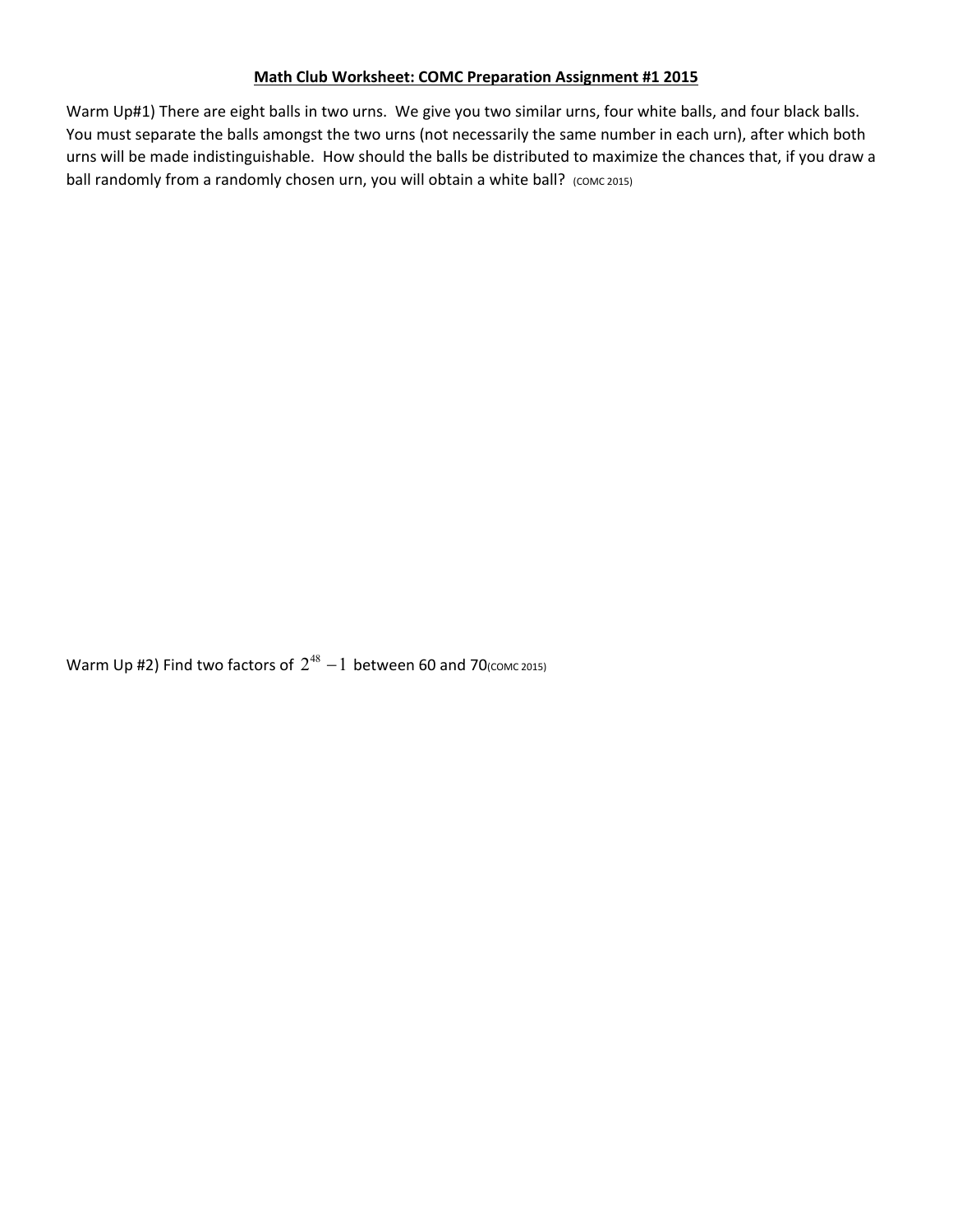Warm up #3) An arbitrary point is selected inside an equilateral triangle. From this point perpendiculars are dropped to each side of the triangle. Show that the sum of the lengths of these perpendiculars is equal to the length of the altitude of the triangle: (COMC 2015)



Question #4: Proofs) Given that "*abcdef*" is a six digit number where each letter represents a digit between 0 to 9. Prove that if  $a+b+c+d+e+f$  is divisible by 3, then the number "*abcdef*" is also divisible by 3. {Basically, prove the divisibility rule for "3"}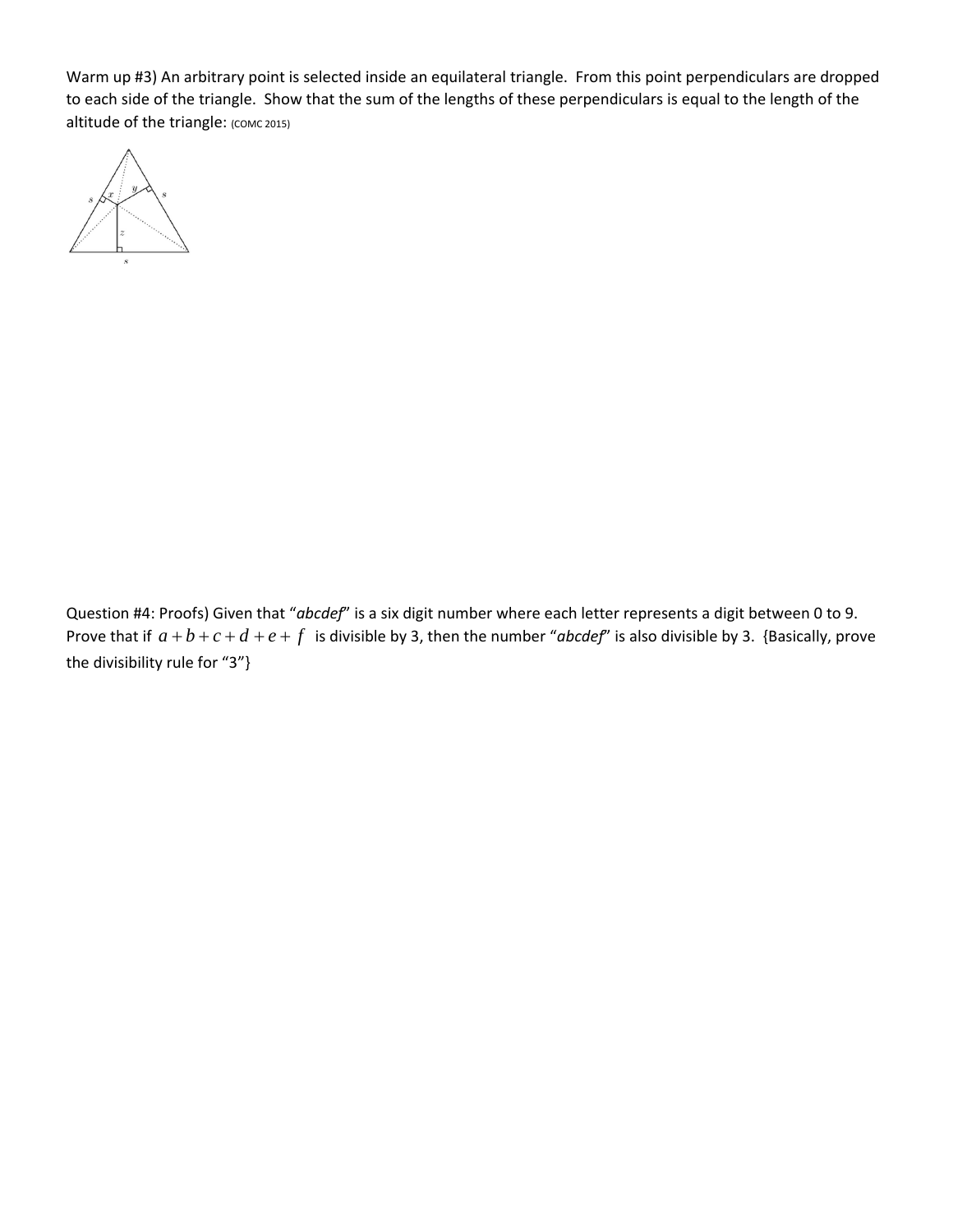Let *"a", "b",* and *"c"* be given nonzero real numbers. Find "*x", "y"* and "*z*" if the following equation is true:

 $\frac{ay+bx}{xy} = \frac{bz+cy}{yz} = \frac{cx+az}{zx} = \frac{4a^2+4b^2+4c^2}{x^2+y^2+z^2}$ (COMC 2015)